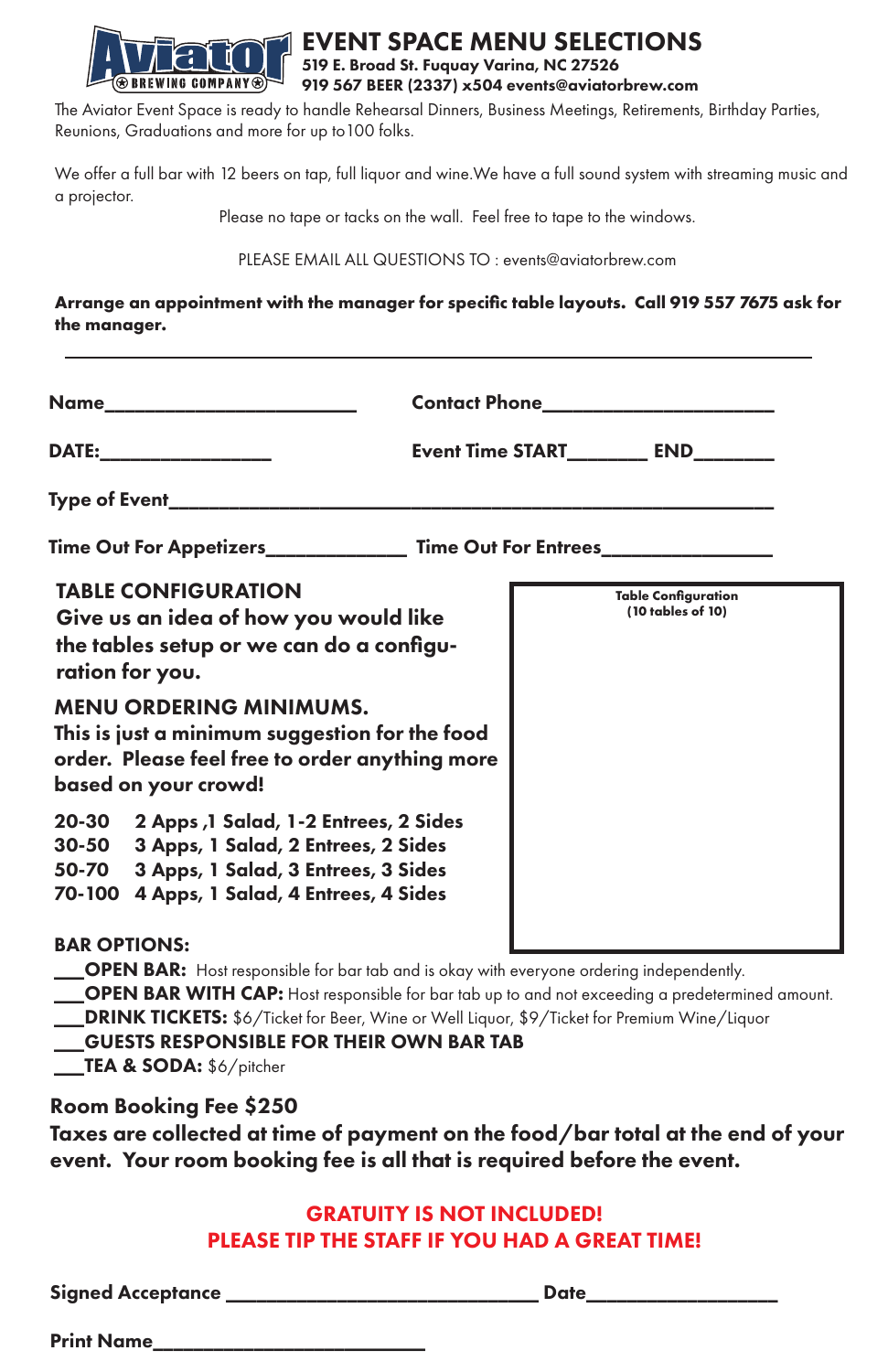

## EVENT SPACE MENU SELECTIONS ORDER FULL TRAYS ONLY.

| HushPuppies                                                                                                   | \$50                                                           |        |  |
|---------------------------------------------------------------------------------------------------------------|----------------------------------------------------------------|--------|--|
| I'm Loaded Tots                                                                                               | \$59                                                           |        |  |
| Southern Pickle Chips                                                                                         | \$59                                                           |        |  |
| Chips & Salsa                                                                                                 | \$50                                                           |        |  |
| Chicken Tenders w/Aviator Sauce<br>All appetizers are portioned to serve in half trays and feed 15 people     | \$85                                                           |        |  |
| SALADS                                                                                                        | PRCE                                                           | SERVES |  |
| SmokeHouse Salad                                                                                              | \$100                                                          |        |  |
| The King Kobb Salad                                                                                           | \$125                                                          |        |  |
| Salad Dressings Choose 2 per Salad                                                                            | Ranch<br><b>Bleu Cheese</b><br>Balsamic Vinaigrette<br>Italian |        |  |
|                                                                                                               |                                                                | SERVES |  |
| <b>Aviator Smoked Wings</b>                                                                                   | \$210                                                          |        |  |
| Choose One Per Tray:___Dry Rub __Aviator __Buffalo __BlackMamba __Monster                                     |                                                                |        |  |
| Carrots, Celery, Bleu Cheese, Ranch \$55                                                                      |                                                                |        |  |
| <b>Aviator St. Louis Ribs</b><br>(10racks/3servings per rackbig boys will eat this quicklywarning!)           | \$375                                                          |        |  |
| <b>Aviator Pulled Pork BBQ</b>                                                                                | \$250                                                          |        |  |
| <b>Aviator Beef Brisket</b>                                                                                   | \$385                                                          |        |  |
| <b>Bacon Wrapped Meatloaf</b>                                                                                 | \$350                                                          |        |  |
| St. Louis Ribs & Wings<br>Choose One Per Tray: ___ Dry Rub ___ Aviator ___ Buffalo ___ BlackMamba ___ Monster | \$300                                                          |        |  |
| <b>BBQ Chicken</b>                                                                                            | \$210                                                          |        |  |
| SIDES                                                                                                         | PRICE                                                          | SERVES |  |
| Mac & Cheese                                                                                                  | \$75                                                           |        |  |
| Cole Slaw                                                                                                     | \$75                                                           |        |  |
| Side Salad                                                                                                    | \$75                                                           |        |  |
| Tater Tots                                                                                                    | \$75                                                           |        |  |

Fried Okra \$75 15.................\_\_\_\_\_\_\_\_..............\_\_\_\_\_\_

Collard Greens \$85 15.................\_\_\_\_\_\_\_\_..............\_\_\_\_\_\_

Brewer Fries \$75 15.................\_\_\_\_\_\_\_\_..............\_\_\_\_\_\_

Total Cost\_\_\_\_\_\_

| Hushpuppies                     |       |  |
|---------------------------------|-------|--|
| <b>Baked Bourbon Beer Beans</b> | \$110 |  |
| House Potato Salad              | \$155 |  |